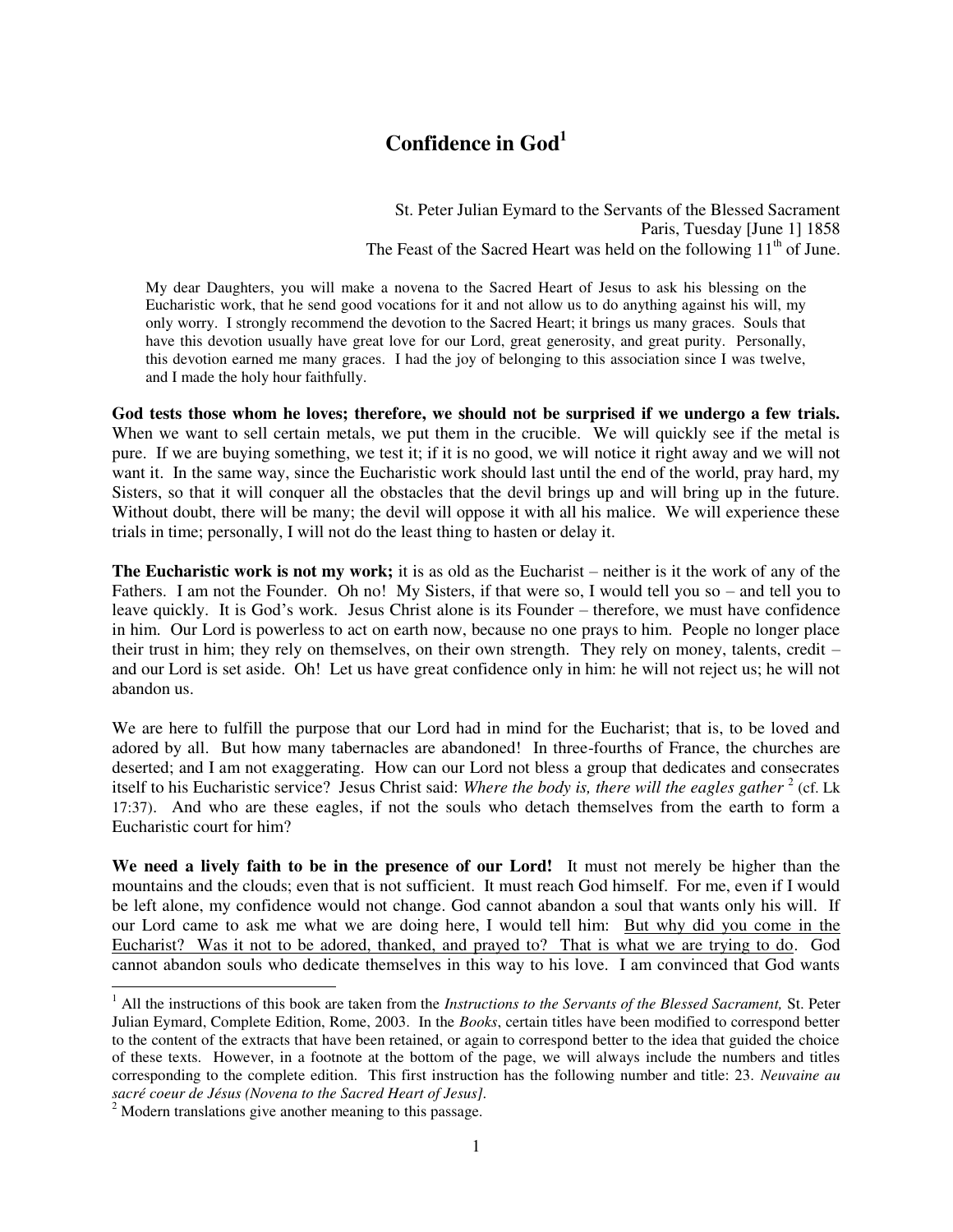this work, and that he would rather send an angel on earth to support and direct it. More and more, I feel my incapacity and my limits, and I ask God to let me die and send another who is more capable, and that he not punish the others due to my unworthiness.

**My Sisters, do not get accustomed to the divine presence of Jesus in the Eucharist.** May he be ever new for you, because, in fact, he is always new in his graces and in his love. Each time you come before him you receive new graces – and these are constantly changing. We must be like the Seraphim and burn with an ever greater love. Theologians say that the saints in heaven see the whole of God, but they see him ever more beautiful, ever more loveable. They are always satisfied and always hungry for more. Since God is infinite in all his perfections, their joy continues to increase. How is it that we who are always near the Eucharist – this divine spring – can be always so poor? That's because we are finite, and quickly exhaust our Lord's presence in us, but he remains in fact inexhaustible. Once we have told our Lord that we love him and that we belong completely to him, we don't know what else to say – we have exhausted everything. How unfortunate!

**During several pilgrimages that I made recently to La Salette, to Laus, and to Fourvière, I kept requesting four things from the most Blessed Virgin Mary for the Eucharistic work:** the spirit of the Eucharistic life, charity, the power of suffering, and Eucharistic love. People find their satisfaction in the religious garb of a beautiful habit, of a very nice convent, things which can often be burdensome to make adoration, to sing the praises of God – all that is beautiful, but I don't see much love there. My Sisters, listen. I had not yet said this, and I could not yet say it: at this time – a time of trial – the Society is receiving many more graces than when we will be founded. Today we are not serving our Lord in joy, but in the love of sacrifice.

My Sisters, you are still like seeds decaying in the ground and [like a mother] in the pains of childbirth. That is how the works of God begin. Before coming here, we were attracted to the Eucharist by a gentle and powerful grace. No pain, no sacrifice could stop us: we felt ready to overcome anything. This is how God acts in souls that he wants to attract to himself; I felt this myself very strongly for many years. That grace gave us the strength to sacrifice everything, to put aside our affections, and our well-being. But today, God is giving us another grace: a grace of strength to offer to him all the sacrifices that his love wants from us. It is not enough to renounce all our exterior possessions, now we must renounce and die to ourselves. We must not be surprised if God puts us to the test. Let us thank him for still thinking of us. May the difficulties not frighten us, but let us say with St. Paul: *I can do all things in him who strengthens me* (Ph 4:13).

**We must have confidence in God.** My Sisters, in the world ordinary people lack this confidence, and so even devout persons. The world that does not love God and does not know him cannot place its confidence in him: we cannot have confidence in someone that we don't know. If you tell such a person to hope in God and to trust in God, he does not understand what you are saying. He puts his confidence in his talents, in his intelligence, etc., especially in his money. We notice that when religious houses are poor they begin by turning to benefactors before going to God. Moreover, miracles no longer occur, because these are granted only to those who have confidence.

**The way to touch the heart of God is to abandon oneself to him out of confidence.** In your sorrows or in danger, if you tell God: My God, am I not your child? If you want, I will not perish. I expect everything from your goodness. What greater proof of your confidence can you give to God? If God could have self-love, he would have it. When we want only the will of God, we are always happy – nothing troubles us: we accept trials and anticipate humiliations. On our part, we have nothing else to do except to abandon ourselves completely to God. He will work and take care of us, because we want only what he wants, and we will go wherever our Lord would like.